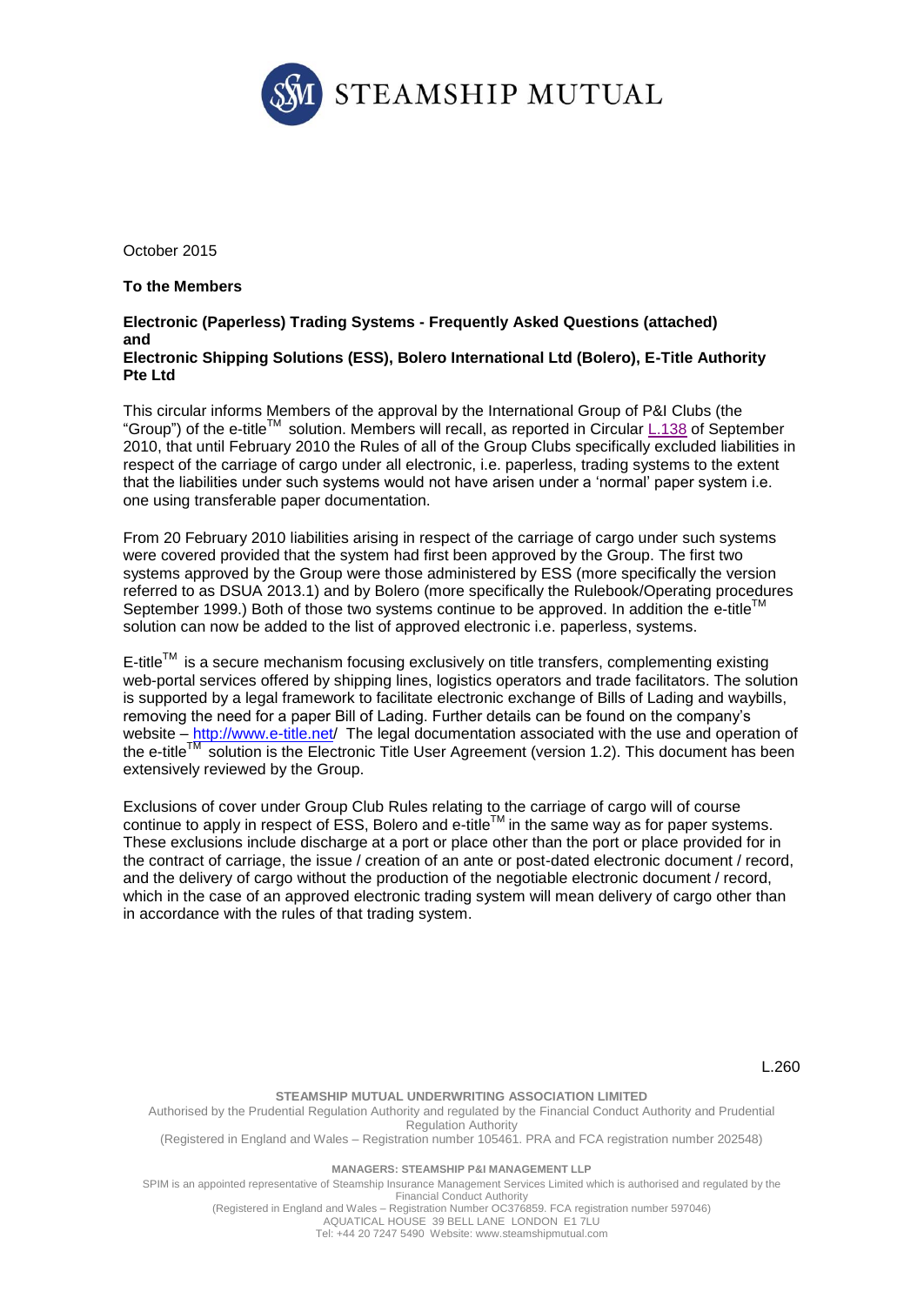As with previous electronic systems, it would be helpful to the Group, in monitoring the use and development of these three systems, if Members who are using any of them would advise the Club of any benefits or difficulties which they encounter, legal or practical, in the operation of the systems.

All clubs in the Group have issued a similar circular.

Yours faithfully,

### STEAMSHIP MUTUAL UNDERWRITING ASSOCIATION LIMITED

**STEAMSHIP MUTUAL UNDERWRITING ASSOCIATION LIMITED** Authorised by the Prudential Regulation Authority and regulated by the Financial Conduct Authority and Prudential Regulation Authority (Registered in England and Wales – Registration number 105461. PRA and FCA registration number 202548) **MANAGERS: STEAMSHIP P&I MANAGEMENT LLP**

SPIM is an appointed representative of Steamship Insurance Management Services Limited which is authorised and regulated by the Financial Conduct Authority

(Registered in England and Wales – Registration Number OC376859. FCA registration number 597046) AQUATICAL HOUSE 39 BELL LANE LONDON E1 7LU Tel: +44 20 7247 5490 Website: [www.steamshipmutual.com](http://www.steamshipmutual.com/)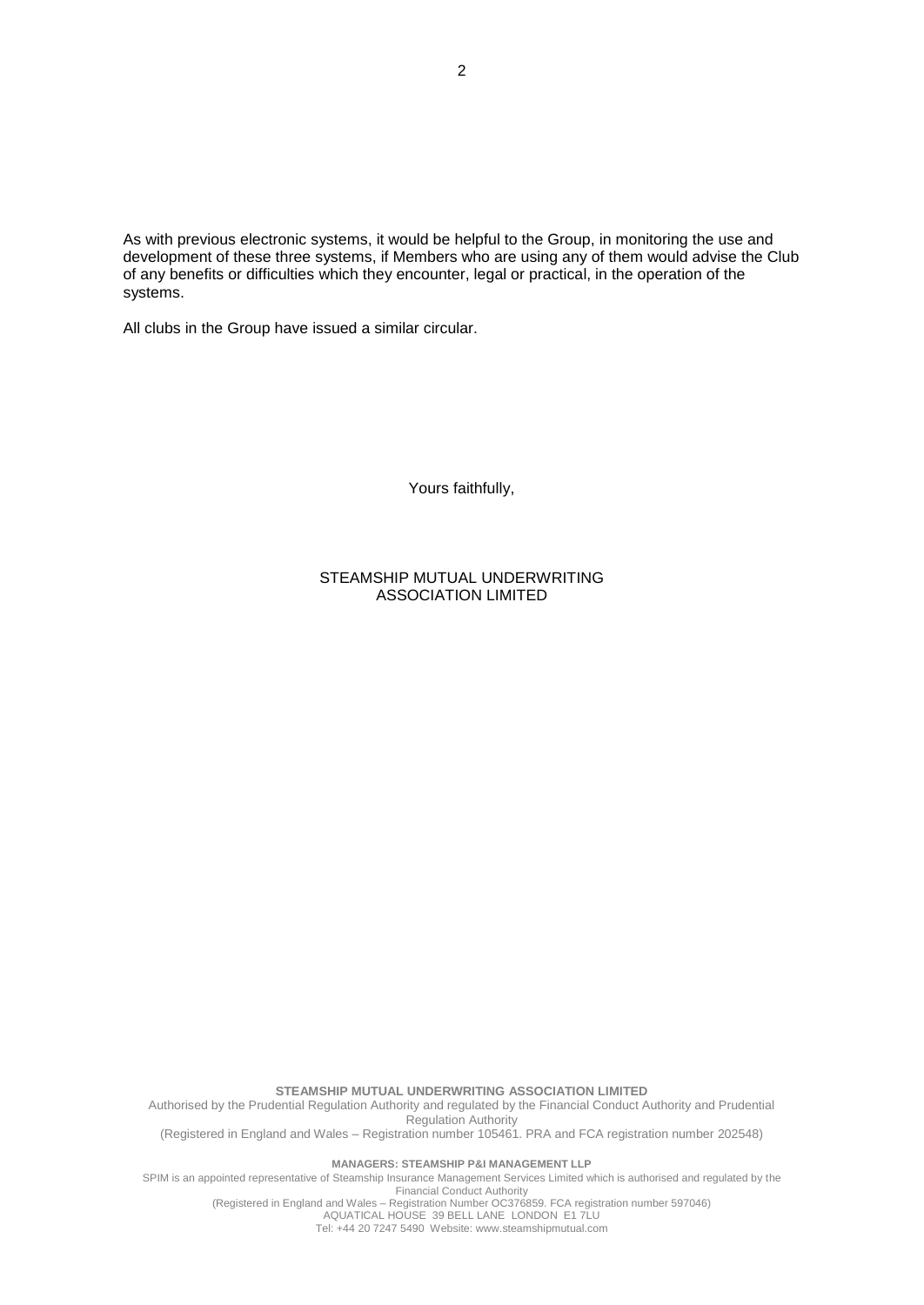### **PAPERLESS TRADING (ELECTRONIC BILLS OF LADING)**

## **Frequently Asked Questions ("FAQs")**

# **1. What is the position of the International Group of P&I Clubs with regard to paperless trading?**

The position is set out in Circular L.260 dated 27 October 2015, Electronic (Paperless) Trading Systems – Electronic Shipping Solutions, Bolero International Ltd and E-title.

In considering the use of a trading system that features electronic bills of lading, the Clubs wish to ensure that such a system ensures performance of the three functions of a bill of lading which customarily underpin P&I cover, namely: as a receipt, as a document of title, and as a contract of carriage which incorporates the Hague or Hague‐Visby Rules.

## **2. In the light of this circular, do I have P&I cover for liabilities arising under any electronic bills of lading?**

- (a) Yes, cover is available for P&I liabilities arising under any electronic bills of lading to the extent these liabilities would also have arisen under paper bills of lading.
- (b) To the extent these liabilities would have arisen because an electronic bill of lading has been used instead of a paper bill of lading, cover is discretionary unless the electronic trading system has been approved by the International Group.

## **3. Have any systems been approved by the Club/International Group?**

The three systems approved by the International Group are those set out in the attached circular and paragraph 1 above:

(a) Electronic Shipping Solutions DSUA 2009.3 and DSUA 2013.1 ("ESS");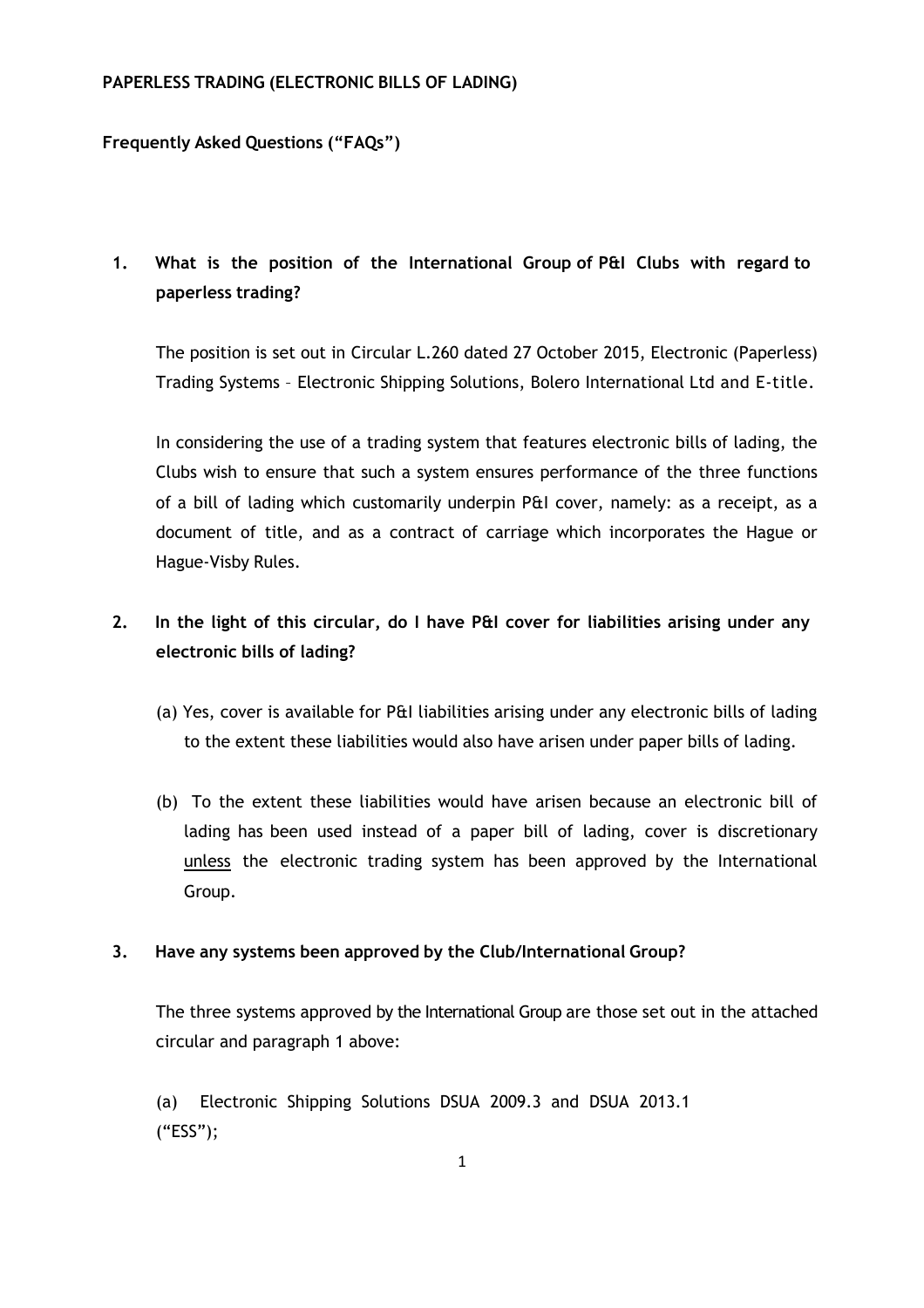(b) Bolero International Ltd Rulebook/Operating Procedure 1999 ("Bolero"); and

 $(c)$  E-title<sup>TM</sup> (The Electronic Title User Agreement (version 1.2)

It is always advisable to check that the system preferred bears the correct designation and is the approved version.

# **4. Is my position in respect of cover better protected when using one of these approved systems, than another electronic system which has not been approved?**

Yes. You will have Club cover for P&I liabilities arising out of the use of one of the approved systems and thereby avoid exposure to the risks connected with the use of non‐approved systems as described in Q5 below. However it is important to note that all exceptions and exclusions under the Club Rules continue to apply (as they would with a paper bill of lading). This includes exclusions of cover relating to the carriage of goods, such as:

- The issue or creation of an electronic document/record with a description of the cargo or its condition known to be incorrect;
- Short delivery where an electronic document/record is issued or created for an amount of cargo greater than that known to have been loaded;
- Discharge at a port or place other than the port or place provided for in the contract of carriage;
- The issue or creation of an ante or post-dated electronic document/record; and
- Delivery of the cargo without production of the negotiable electronic document/record.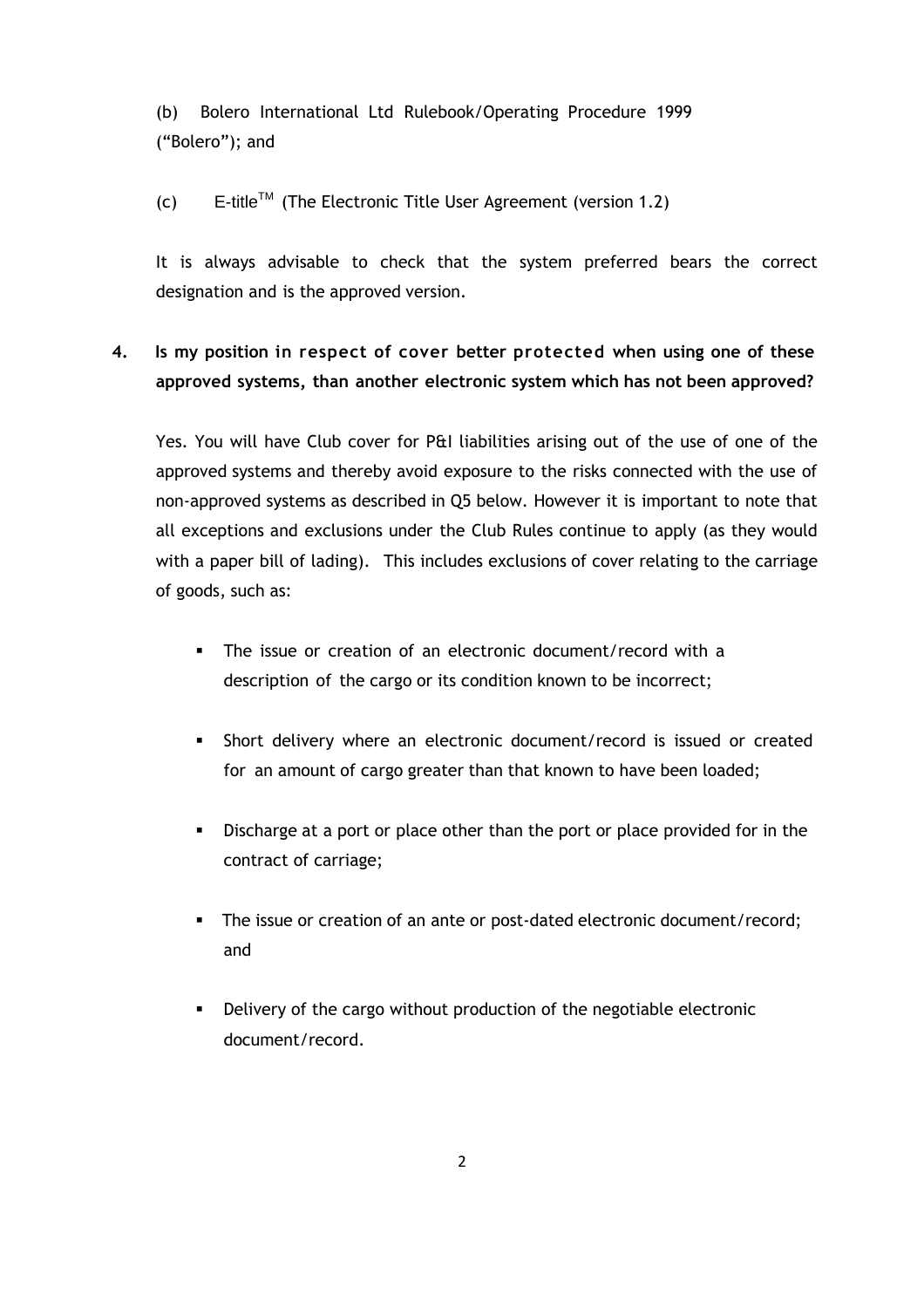### **5. What might the risks be if I use an unapproved electronic system?**

The risk is the one set out in the answer to question 1 above i.e. that the electronic system is not recognised as performing all the functions that a paper bill of lading would have performed. One example could be that an unapproved system is found, when challenged legally, not to transfer rights in goods in the manner that the creators of the system intended. This may give rise to a dispute about ownership and mis‐delivery of the cargo. Another example could be if the Hague or Hague‐Visby Rules have not been effectively incorporated into the electronic bill of lading. If it is found that in each case the liability has arisen because of the use of the electronic system, then that will not be covered within normal P&I cover. However, it may be covered at the discretion of Club Boards.

### **6. Are there any other liabilities I could incur in using electronic bills of lading?**

Members should be aware that participation in an electronic trading system may require entering into a contract with the system operator (ESS, Bolero or E-title or a non‐approved system provider), which contract can include obligations to maintain minimum IT standards to access and use the electronic system and to use the electronic system only as permitted by the user agreements. The user agreements usually also contain undertakings of confidentiality. If broken these obligations could give rise to contractual liabilities under the user agreement to other users and the operator of the electronic bill of lading system. These liabilities are no different to those contained in for instance, software agreement or other IT application agreements and would fall outside P&I cover.

### **7. Is there an insurance which can cover me for these obligations?**

These are non‐marine risks for which may be covered by your own business insurances. This is something which you can check with your non‐marine business insurance broker. These risks, in insurance terms, may be described as "cyber-risks" or business risks.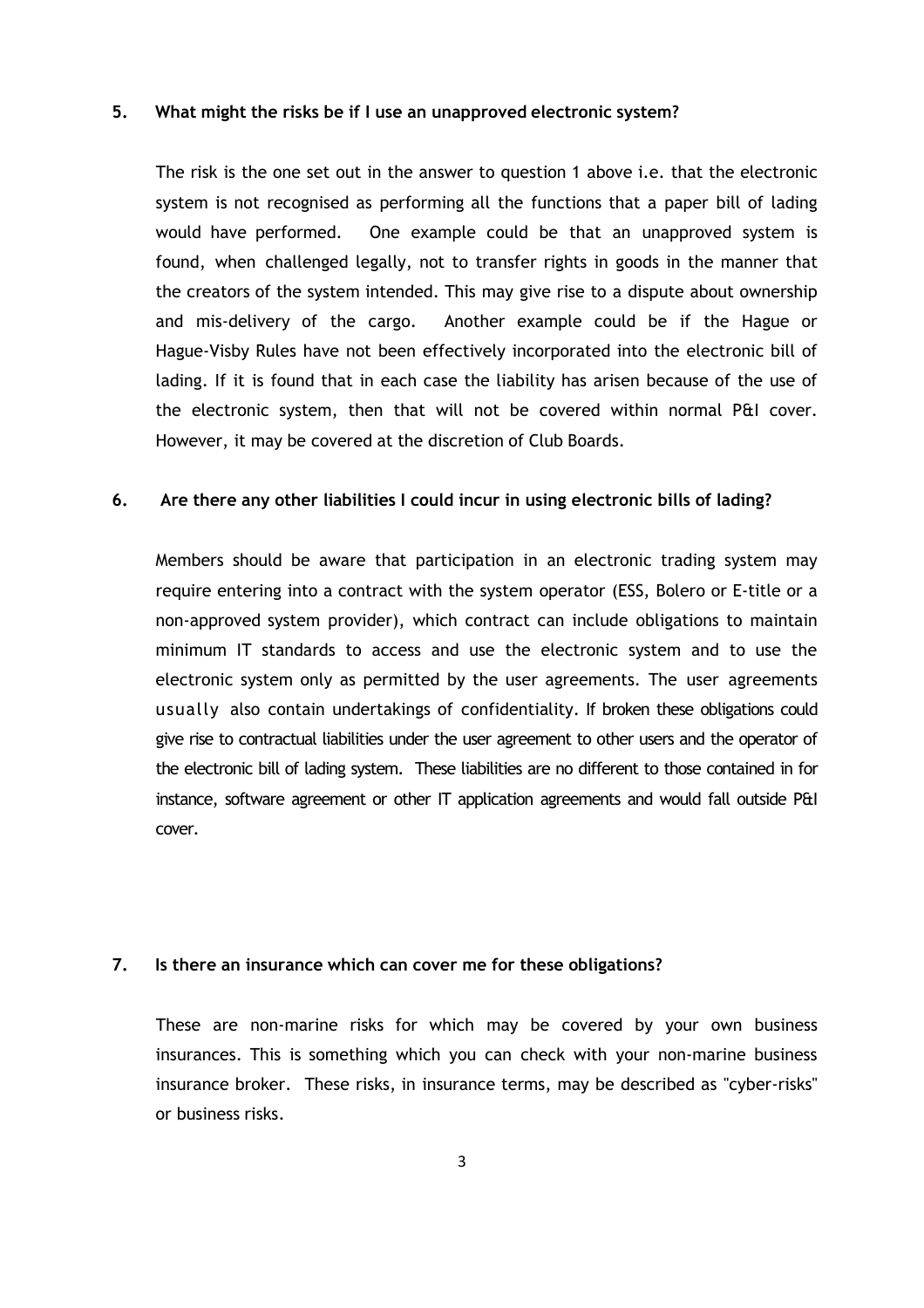**8. If I am considering using one of the three approved systems and I wish to look into the Bolero Rule Book ESS User Agreement or E-title User Agreement, how can I obtain a copy?**

The party inviting you to use this system should provide this for you, or put you in touch with ESS, Bolero or E-title.

## **9. Do I need to ask you to check and approve the Rule Book or User Agreement of an approved system?**

No. The International Group has approved these documents (as long as they are unamended and match the titles set out in the circular) as acceptable.

## **10. If I am considering using an unapproved system will the Club review the documents?**

It is for you to satisfy yourself as to the manner in which the system operates. The Club cannot currently "approve" systems other than through the IG mechanism for doing so. Unapproved system operators can of course approach the IG Secretariat for approval, and the matter would then be considered by the appropriate sub-committee comprised of Club representatives, but this is not a quick or immediate procedure.

# **11. Electronic systems are based on specific contractual terms rather than statutes and treaties. Is there a risk when using an approved system that the contract of carriage will not be subject to the Hague or Hague‐Visby Rules and that I might therefore be deprived of my P&I cover?**

No, the contractual terms for the three approved systems make clear that any convention, treaty or national law that would have been applicable to carriage under a paper bill of lading will equally govern the carriage using an electronic document or record. Thus, so long as the carriage is subject to Hague or Hague Visby Rules by reference to the terms and conditions incorporated into the electronic document/record and/or by application of convention or national law as if a paper bill of lading had been issued then there should be no problem with Club cover.